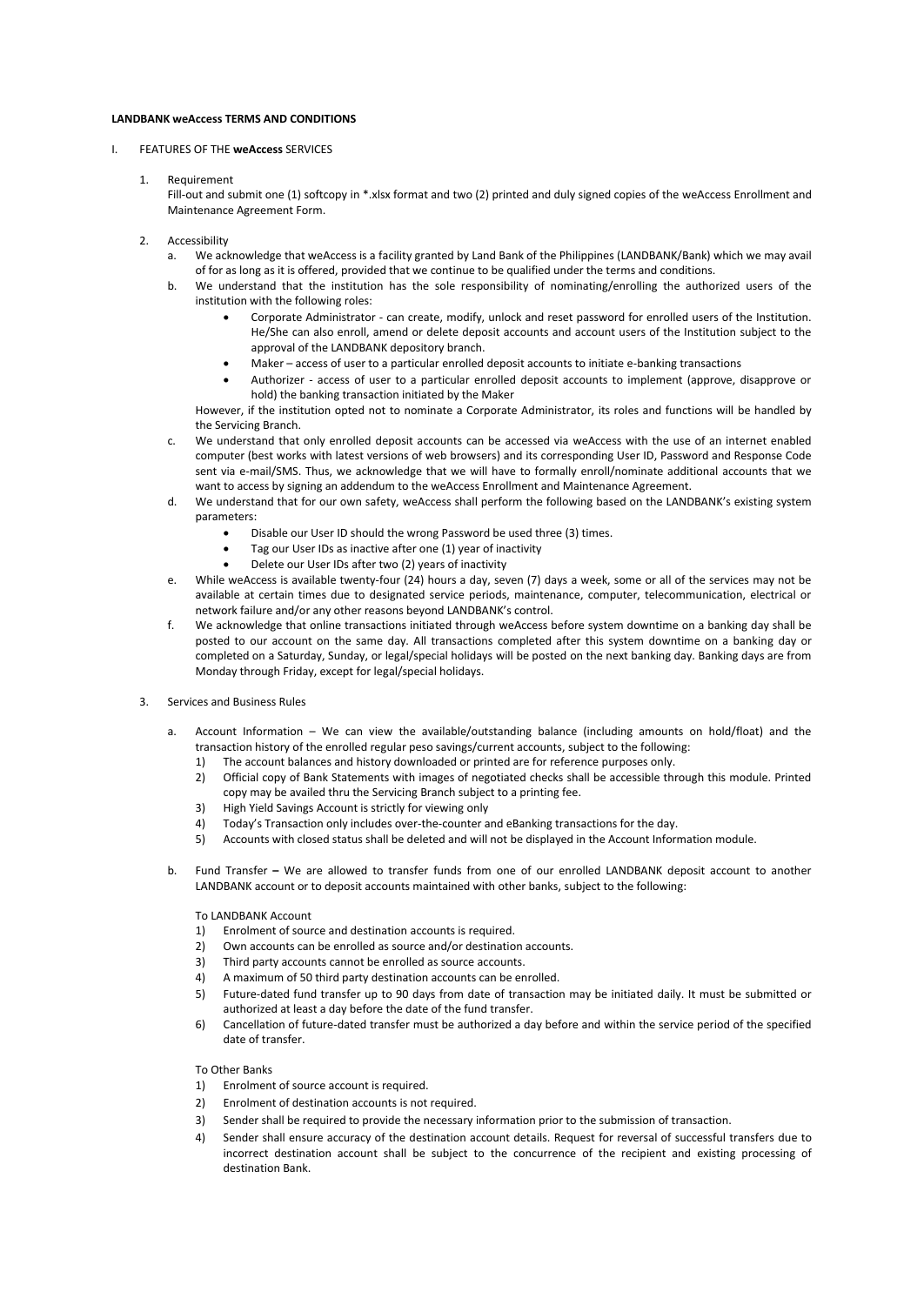- 5) Transaction limits and fees may vary depending on the Automated Clearing House (ACH) handling the fund transfer transaction.
- 6) Fund Transfer via PesoNet shall be processed within three (3) banking days except for weekends and holidays.
- 7) Bulk Fund Transfer via PesoNet must comply the prescribed upload file format.
- c. Bills Payment We are allowed to pay bills online for enrolled merchants, subject to the following:
	- 1) Enrolment of subscriber's account/reference number is required, except for GSIS and Pag-IBIG billers.
	- 2) Service fees shall be debited on the account of the merchant or charged against Average Daily Balance (ADB) on deposit float.
	- 3) Future-dated bills payment up to 90 days from date of transaction may be initiated daily. It must be submitted or authorized at least a day before the date of the bills payment.
	- 4) Cancellation of future-dated bills payment must be authorized a day before and within the service period of the specified date of payment.
	- 5) Payments to Pag-IBIG must comply the prescribed upload file format.
- d. Fund Sweeping We understand that our designated accounts for this facility shall automatically transfer funds from the source account number to its destination account number or vice-versa. Fund Sweeping shall be initiated and approved by the authorized users of the institution. Likewise, limits and frequencies shall also be set.
- e. Auto Crediting We authorize the debiting from our own account and crediting/transferring funds to our creditors in volume transaction using the required file format by the bank
- f. Auto Debiting / Bulk Debit We understand that we can collect payments from the institutional depositor's clients with LANDBANK accounts via direct debit subject to execution of an Auto Debiting Agreement (ADA) from the third-party account and other documentary requirements if the third party is an institution. We hereby further understand the following:
	- 1) Charges and fees shall be debited from the mother account on a per file (per transaction) or per record (per account debited) basis using the required file format provided by the bank
	- 2) Multiple third-party source accounts must be enrolled.
	- 3) The destination account is the mother account.
- g. Reports We are allowed to download reports for the current week (Available only to institutional depositors with collection tie ups)
- h. ATM Payroll We hereby understand and comply with the standard requirements for payroll tie-up arrangement in availing this facility. Furthermore, we authorize the processing of our payroll file by uploading the required file format subject to the following:
	- 1) Source account shall be automatically debited
	- 2) Only LANDBANK ATM payroll accounts are eligible as destination accounts.
	- 3) Future-dated payroll up to 60 days from date of transaction may be requested daily. It must be submitted and authorized a day before the payroll date.
	- 4) Cancellation of future-dated bills payment must be authorized a day before and within the service period of the specified date of payment.
- i. Institutional Loan We can view information regarding current loan information (e.g., outstanding principal balance, maturity date, loan status, etc.) including payment history. We are also allowed to pay our loan amortization based on the issued Statement of Account, subject to the following:
	- 1) Only payments for enrolled loan accounts shall be accepted.
	- 2) Future-dated loan payment up to 90 days from date of transaction may be initiated daily. It must be submitted or authorized at least a day before the date of the loan payment.
	- 3) Cancellation of future-dated loan payment must be authorized a day before and within the service period of the specified date of payment.
- j. Checkbook Reorder We authorize the debiting from our selected source account the cost of our check re-order initiated thru this module, subject to the following:
	- 1) Status of the checkbook reorder maybe inquired from the servicing branch.
	- 2) Maximum of ninety-nine (99) checkbooks per account per reorder.
- k. Check Status Inquiry We can view the status of checks issued (encashed/negotiated) within the last 60 days.
- l. Returned Check Inquiry We can view the number and total amount of returned checks for enrolled accounts.
- m. ACIC File Upload Module We, LGUs and NGAs, can upload and view the Accountant's Advice/ACIC file and Punong Barangay Certificate (PBC) generated from the Regular ACICDES (Advice on Checks Issued and Cancelled Data Entry System) within the last 60 days.
- n. EC NOW Access Module We, Countryside Financial Institutions/Rural Banks, can download check files/images and upload List of Returned items or Unfunded Checks Report within the prescribed service period. Uploading of file shall follow the required file structure and file name format.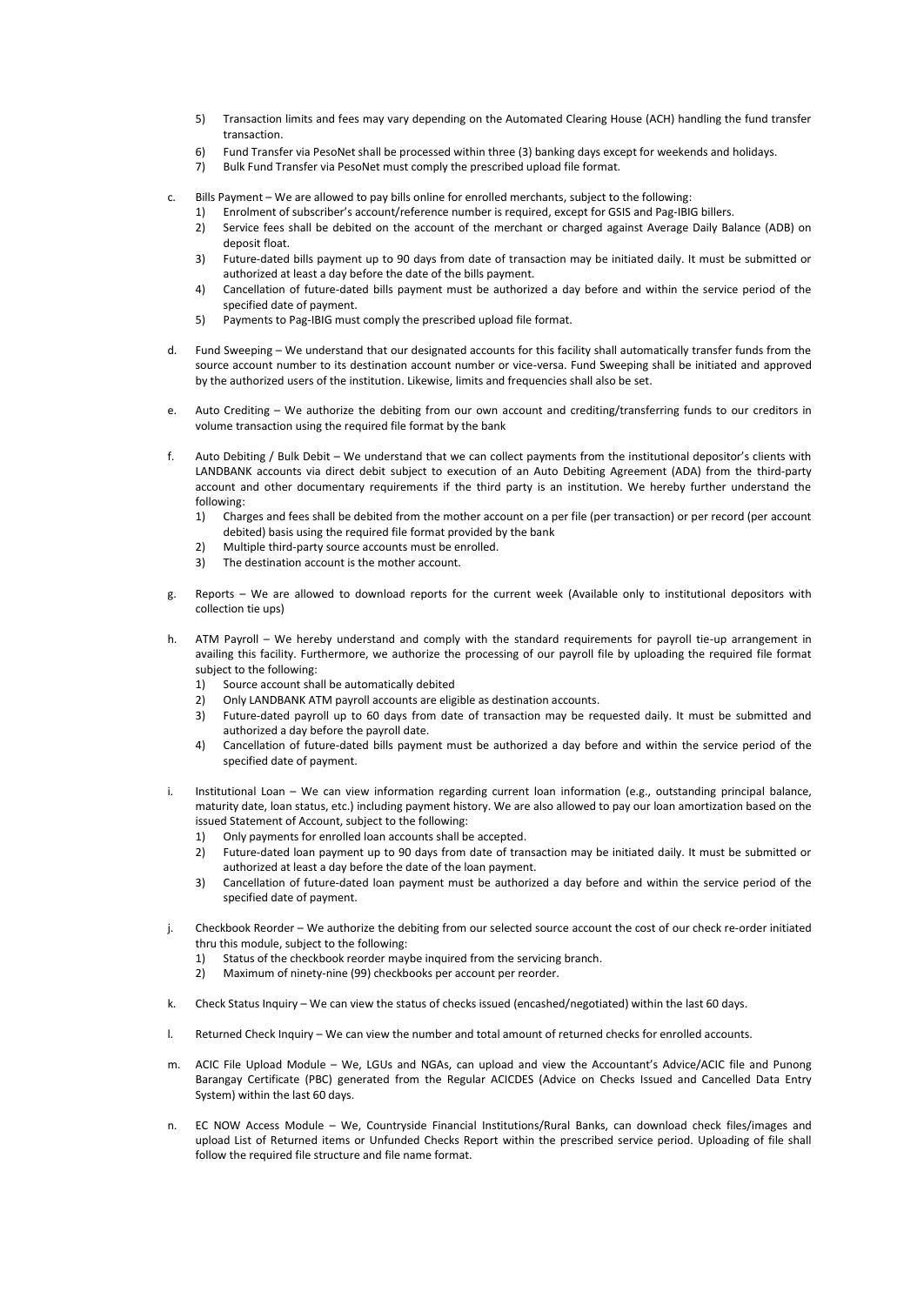- II. GENERAL TERMS AND CONDITIONS
	- 1. LANDBANK shall provide us the weAccess internet banking services in accordance with existing laws, rules and regulations and Republic Act No. 8792 (E-Commerce Law) as well as LANDBANK's business rules and regulations relative to the operation of the weAccess internet banking facility.
	- 2. We shall maintain the required minimum Average Daily Balance (ADB) in our deposit accounts or as may be mutually agreed upon with LANDBANK.
	- 3. We may terminate this WeAccess enrolment or services by giving ten (10) banking days advance written notice to LANDBANK.
	- 4. We acknowledge the deletion of user or accounts as applicable, shall be within ten (10) days from the Branch's receipt of the request.
	- 5. Any transaction initiated on an enrolled account prior to its deletion is considered eligible transaction for approval.
	- 6. We recognize LANDBANK's proprietary interest in weAccess and we shall use its modules for their intended purpose only.
	- 7. We shall have sole access to our weAccess accounts by taking the necessary steps to keep our User ID and Password confidential. We authorize the Bank to act upon any instructions which are identified by the use of our User ID, Password and Response Code. We hereby accept full responsibility and accountability for all transactions executed via weAccess.
	- 8. We undertake to change our Password from time to time as we deem necessary. Request for resetting of password by the authorized user shall be officially recognized by the Bank unless revoked by the client through an Enrollment Form as deletion of user.
	- 9. We agree that we are responsible in protecting our account/card information and should not disclose to anyone the weAccess username, password, One-Time-Password (OTP), CVV, cash code, mobile number, email address, and other information pertaining to our account/card, to mitigate the risk that our account/card will become compromised or subject of a cyberthreat or unauthorized transaction which may result to unauthorized purchase of goods/services, fund transfer from our account, cardless withdrawal, and bills payment through the e-banking channels/internet.

Hence, we acknowledge that we are solely responsible for any transaction (such as bills payment, withdrawals, purchase of goods, fund transfer) arising from cyber-threat incidents and hold the Bank, it's officers and employees free from any and all liabilities and losses that may be incurred due to the disclosure and sharing of personal/ confidential information to a third party whether or not authorized."

- 10. LANDBANK shall consider as valid and binding any instruction given or transaction made by any person using our User ID, Password and Response Code. LANDBANK shall not be liable for any unauthorized action or transaction using our User ID, Password and Response Code. The Bank shall not be obliged to investigate the authenticity of instructions or the authority of the persons sending the same via weAccess. However, LANDBANK is entitled to verify any instructions given through sending email online or via telephone or any other means.
- 11. LANDBANK may cancel or refuse to execute any of our instructions at any time without incurring any liability if these are against bank policies and weAccess business rules, deemed illegal and/or detrimental to the bank without prior notice.
- 12. For multiple transactions coming from one (1) account with insufficient balance, LANDBANK, in its sole discretion, may determine which of the transaction requests to complete.
- 13. LANDBANK shall not be held liable for outstanding charges payable to the destination account by reason of the posting of outstanding checks drawn against the source account which earlier remained unposted for whatever reason thereby creating a temporary source account balance undiminished by the amount of the unposted checks.
- 14. We shall verify, check and validate all our weAccess transactions and maintenance if these have been processed by weAccess. If not, we shall notify LANDBANK immediately by sending e-mail online or via telephone or any other means.
- 15. A Transaction Reference Number shall be assigned to us for every submitted transaction. However, a financial transaction may be denied for non-compliance of terms and conditions and business rules of the weAccess (e.g., if the designated account is insufficiently funded, Account/Subscriber number is incorrect).
- 16. Confirmation for every transaction conducted through weAccess shall be through the Acknowledgement/Notification Page or Transaction History function of weAccess which we can print from our own computer terminal. Otherwise, we can verify through the monthly bank statements issued by our branch of account.
- 17. In case of system failure, all pending future-dated transactions for the day shall be processed once the system is ready; cancellation of transactions initiated in weAccess shall not be allowed. If system failure lasted until the next banking day, all pending transactions from the previous day shall be automatically cancelled by the system. In this case, LANDBANK shall coordinate or notify us through advisories.
- 18. LANDBANK does not guarantee the immediate posting of funds transferred to other banks via InstaPay or PesoNet and shall not be liable for any losses or damages which may be suffered by the Client, transferee or other third party in any way directly or indirectly arising out of the use of weAccess Fund Transfer module.
- 19. All information given by the caller, when matched with the challenge questions asked by the LANDBANK Customer Care administrators shall be considered as valid and the caller shall be treated as the institutional depositor's authorized user. Thus, the LANDBANK Customer Care administrator shall not be held liable for any information given by the caller. In case a voice logger has been activated, the voice logger shall be referred to in cases of inquiries, clarifications and the resolution of controversies and/or disputes.
- 20. We shall provide LANDBANK with a correct and operational e-mail address. The Bank shall not be liable for any undelivered email communication or from unauthorized interception or use of data relating to us or to our account(s). We shall promptly notify the Bank of any change in our e-mail address, contact numbers, business address or any other information which may affect communication by sending e-mail online or via telephone or any other means.
- 21. We shall notify LANDBANK immediately upon receipt of any data or information through weAccess not intended for us. We shall delete such data or information from our terminal immediately. We shall ensure the strict confidentiality of such information.
- 22. We shall promptly report any discrepancies, omissions, inaccuracies or incorrect entries in LANDBANK's statement, any unauthorized transactions made and instructions not implemented through e-mail, telephone or any other means.
- 23. LANDBANK shall not be liable if our bill remains unpaid and the biller discontinues/cancels our coverage.
- 24. If in case our deposit account is tagged with special instructions, we shall hold LANDBANK free from any obligation and liability on the effects of these special instructions on our transactions.